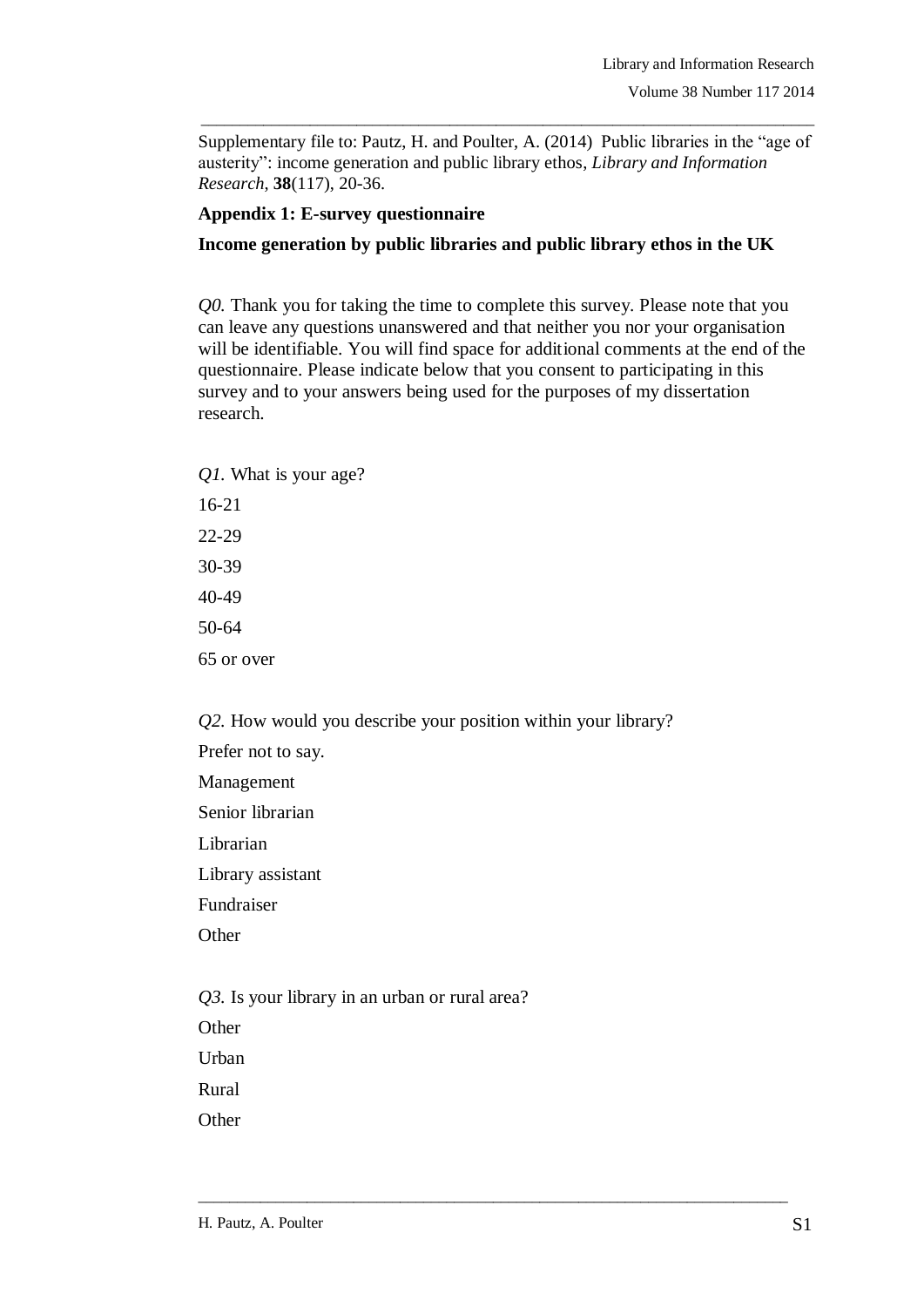*Q4.* How many people does your local authority library service serve? 0-5.000 5.000-10.000 10.000-25.000 25.0000-50.000 50.000-100.000 100.000-500.000 More than 500.000 *Q5.* Where is your library? England Northern Ireland Scotland

\_\_\_\_\_\_\_\_\_\_\_\_\_\_\_\_\_\_\_\_\_\_\_\_\_\_\_\_\_\_\_\_\_\_\_\_\_\_\_\_\_\_\_\_\_\_\_\_\_\_\_\_\_\_\_\_\_\_\_\_\_\_\_\_\_\_\_\_\_\_\_\_\_\_\_\_\_\_\_

Wales

*Q6.* Which, if any, of these methods to generate income has your library used? Have they fulfilled your expectations?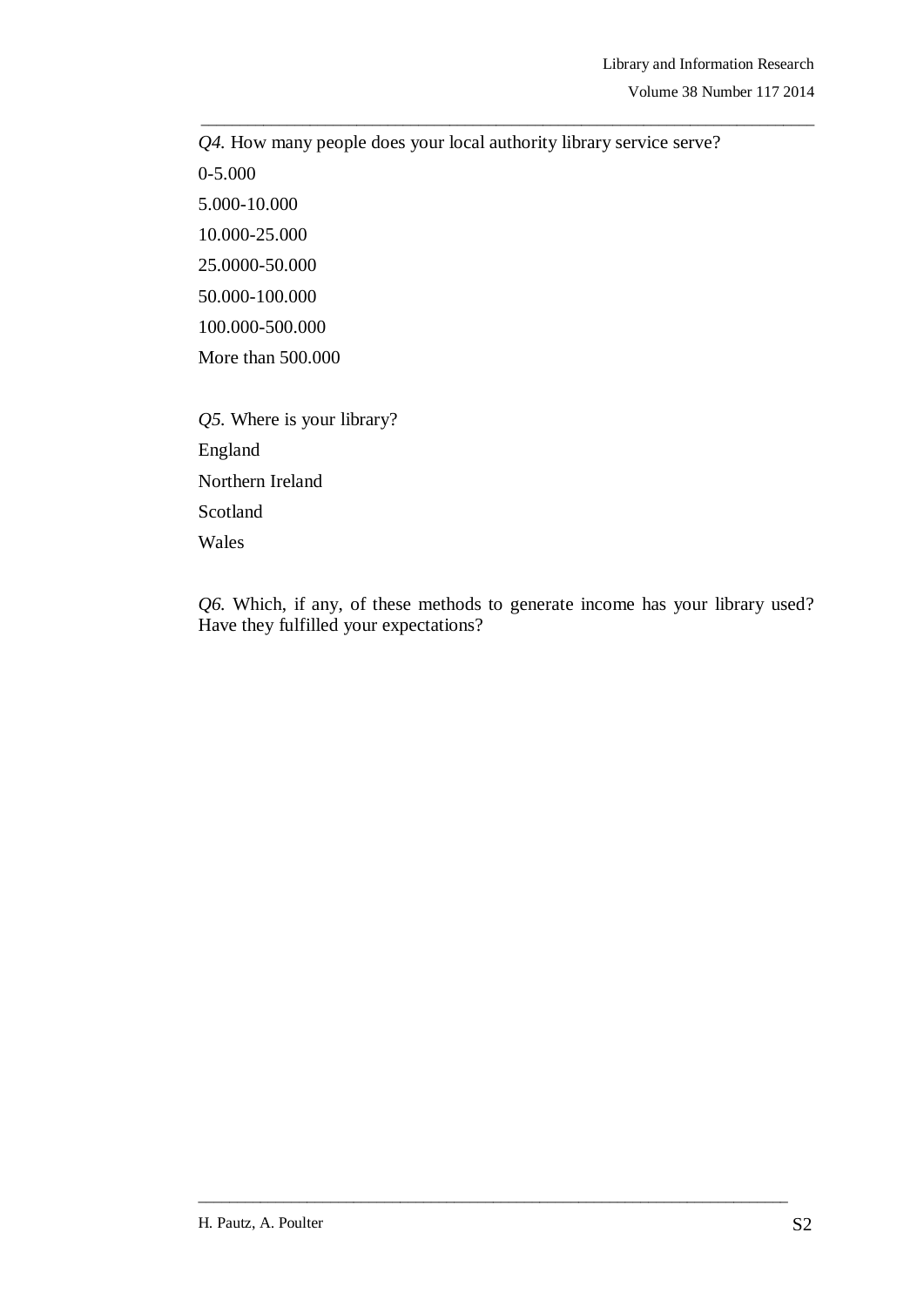| Income generation<br>method                          | Yes, we<br>have used<br>this method | Yes, this method<br>has fulfilled our<br>expectations. | I don't know if it<br>has fulfilled our<br>expectations |
|------------------------------------------------------|-------------------------------------|--------------------------------------------------------|---------------------------------------------------------|
| Printing/copying fees                                |                                     |                                                        |                                                         |
| Fines                                                |                                     |                                                        |                                                         |
| Charges for<br>CDs/DVDs/computer<br>games            |                                     |                                                        |                                                         |
| Merchandise sale<br>(bags, badges,<br>postcards)     |                                     |                                                        |                                                         |
| Fees for reservations                                |                                     |                                                        |                                                         |
| Room hire                                            |                                     |                                                        |                                                         |
| Cultural events with<br>admission charges            |                                     |                                                        |                                                         |
| Government grants<br>(including lottery<br>funding)  |                                     |                                                        |                                                         |
| Vending machines for<br>drinks                       |                                     |                                                        |                                                         |
| Sale of photo<br>reproductions from<br>library stock |                                     |                                                        |                                                         |
| Charges for internet<br>access                       |                                     |                                                        |                                                         |
| Support through<br>Friends of the Library<br>group   |                                     |                                                        |                                                         |
| Café on premises                                     |                                     |                                                        |                                                         |
| Charges for family<br>history enquiries              |                                     |                                                        |                                                         |
| Charges for training<br>courses                      |                                     |                                                        |                                                         |
| Donation<br>campaign/public<br>appeals               |                                     |                                                        |                                                         |
| Shop on premises                                     |                                     |                                                        |                                                         |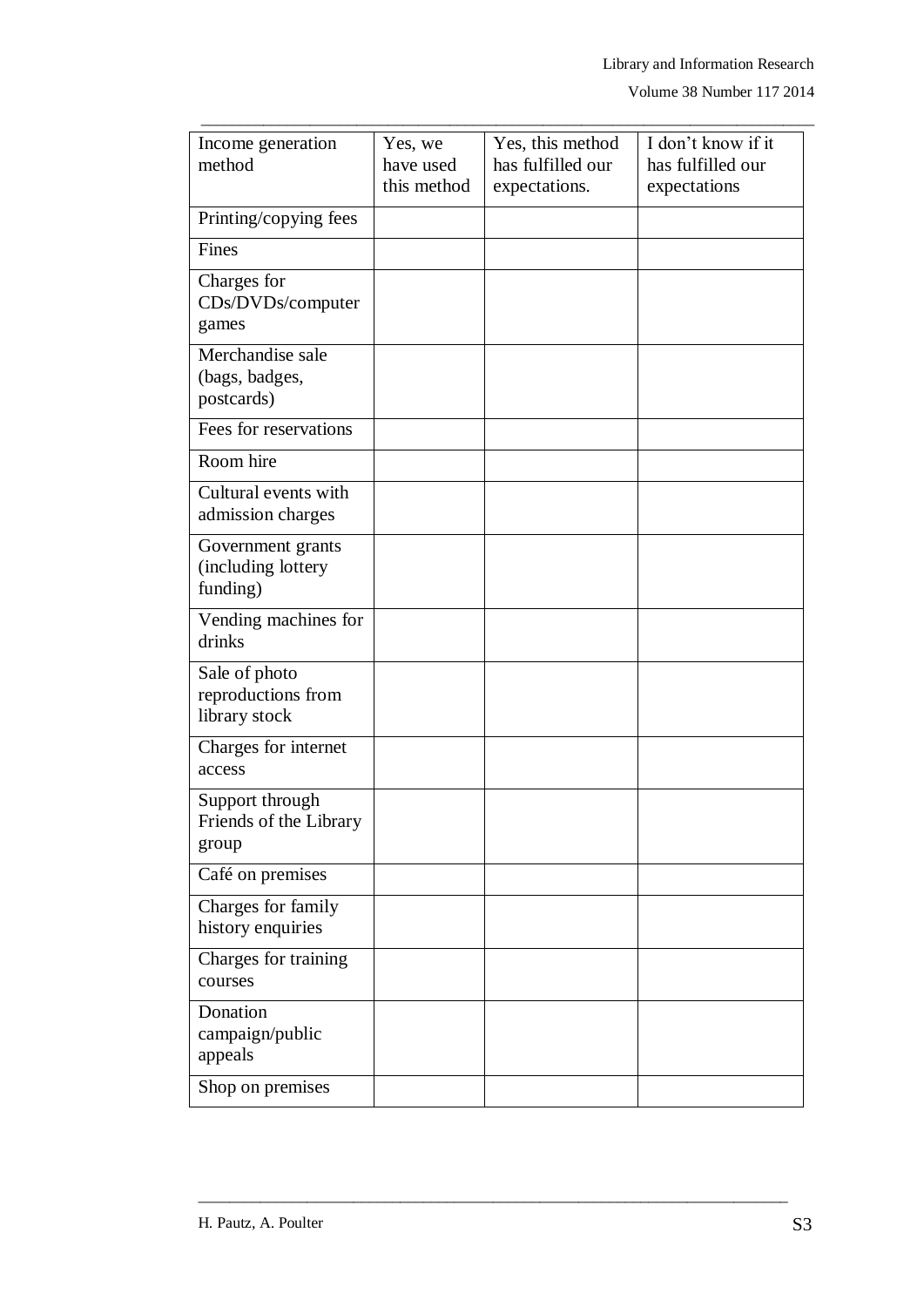Volume 38 Number 117 2014

| Selling advertisement<br>space (on library<br>webpage or<br>elsewhere)                       |  |  |
|----------------------------------------------------------------------------------------------|--|--|
| Charges for database<br>research                                                             |  |  |
| Sponsoring                                                                                   |  |  |
| Digitisation service                                                                         |  |  |
| Sponsorship<br>agreements for<br>individual items (e.g.<br>photo copiers or book<br>section) |  |  |
| Charges for business<br>advice                                                               |  |  |
| Developing and<br>selling library-<br>specific computer<br>software                          |  |  |
| Charges for 3D<br>printing                                                                   |  |  |

\_\_\_\_\_\_\_\_\_\_\_\_\_\_\_\_\_\_\_\_\_\_\_\_\_\_\_\_\_\_\_\_\_\_\_\_\_\_\_\_\_\_\_\_\_\_\_\_\_\_\_\_\_\_\_\_\_\_\_\_\_\_\_\_\_\_\_\_\_\_\_\_\_\_\_\_\_\_\_

*Q7.* How would you describe the functions, principles and ethos of a public library?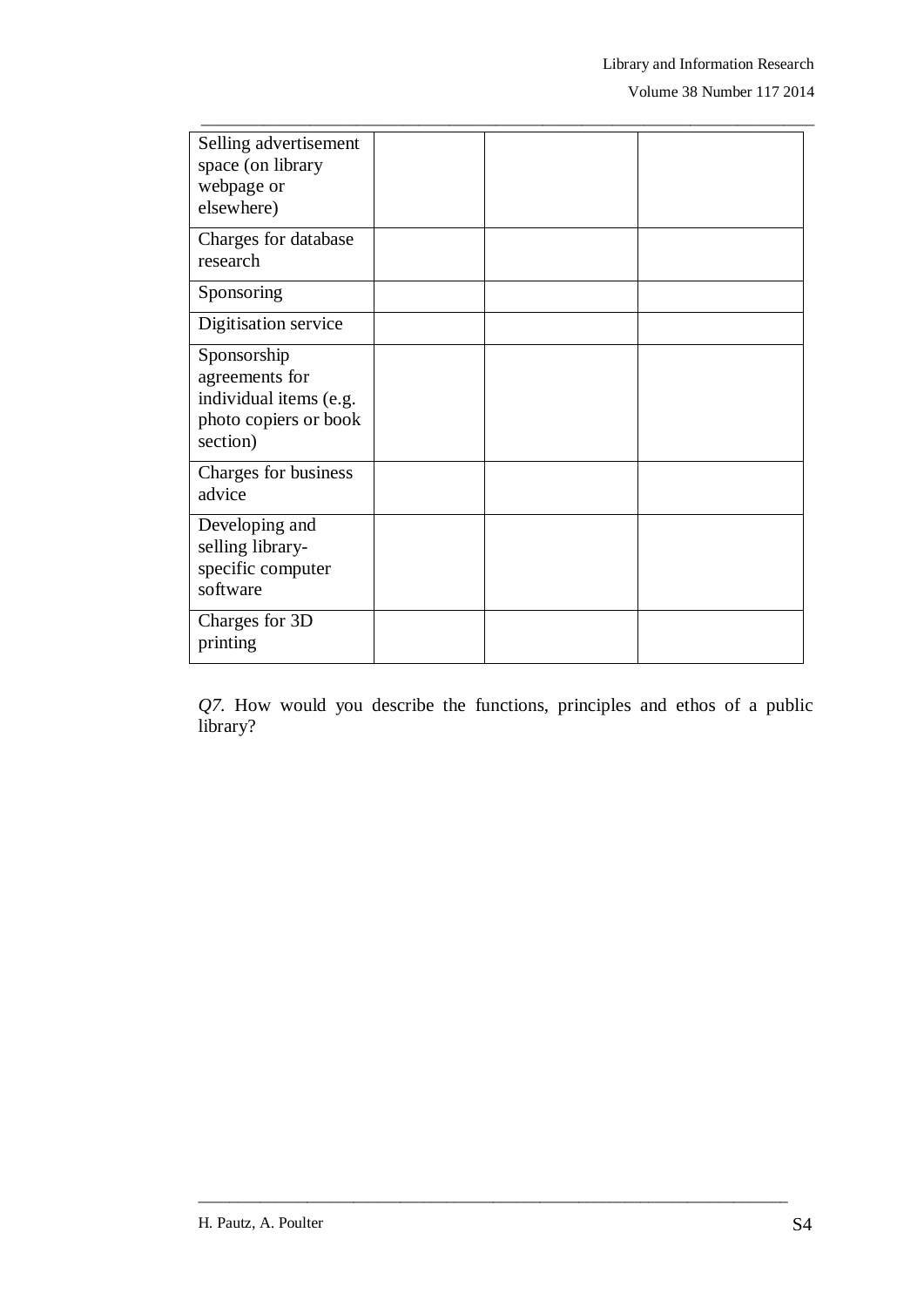Volume 38 Number 117 2014

| Statement                                                                 | Strongly<br>agree | Agree | Neither agree<br>nor disagree | Disagree | Strongly<br>disagree |
|---------------------------------------------------------------------------|-------------------|-------|-------------------------------|----------|----------------------|
| It is an educator<br>of<br>the<br>local<br>community.                     |                   |       |                               |          |                      |
| It is a hub for<br>local<br>community.                                    |                   |       |                               |          |                      |
| It is a safe pace<br>for<br>vulnerable<br>and<br>disadvantaged<br>people. |                   |       |                               |          |                      |
| It<br>promotes<br>knowledgeable<br>citizens.                              |                   |       |                               |          |                      |
| It<br>promotes<br>social inclusion.                                       |                   |       |                               |          |                      |
| It<br>promotes<br>equality.                                               |                   |       |                               |          |                      |
| It supports the<br>local<br>business<br>community.                        |                   |       |                               |          |                      |
| It is a meeting<br>place<br>for<br>everyone.                              |                   |       |                               |          |                      |
| It is an internet<br>access point.                                        |                   |       |                               |          |                      |
| provides<br>It<br>access<br>to<br>employment<br>information.              |                   |       |                               |          |                      |
| It is a place of<br>self-directed<br>learning.                            |                   |       |                               |          |                      |
| It<br>promotes<br>information<br>literacy                                 |                   |       |                               |          |                      |
| It enables<br>free<br>and<br>access to,<br>free expression                |                   |       |                               |          |                      |

\_\_\_\_\_\_\_\_\_\_\_\_\_\_\_\_\_\_\_\_\_\_\_\_\_\_\_\_\_\_\_\_\_\_\_\_\_\_\_\_\_\_\_\_\_\_\_\_\_\_\_\_\_\_\_\_\_\_\_\_\_\_\_\_\_\_\_\_\_\_\_\_\_\_\_\_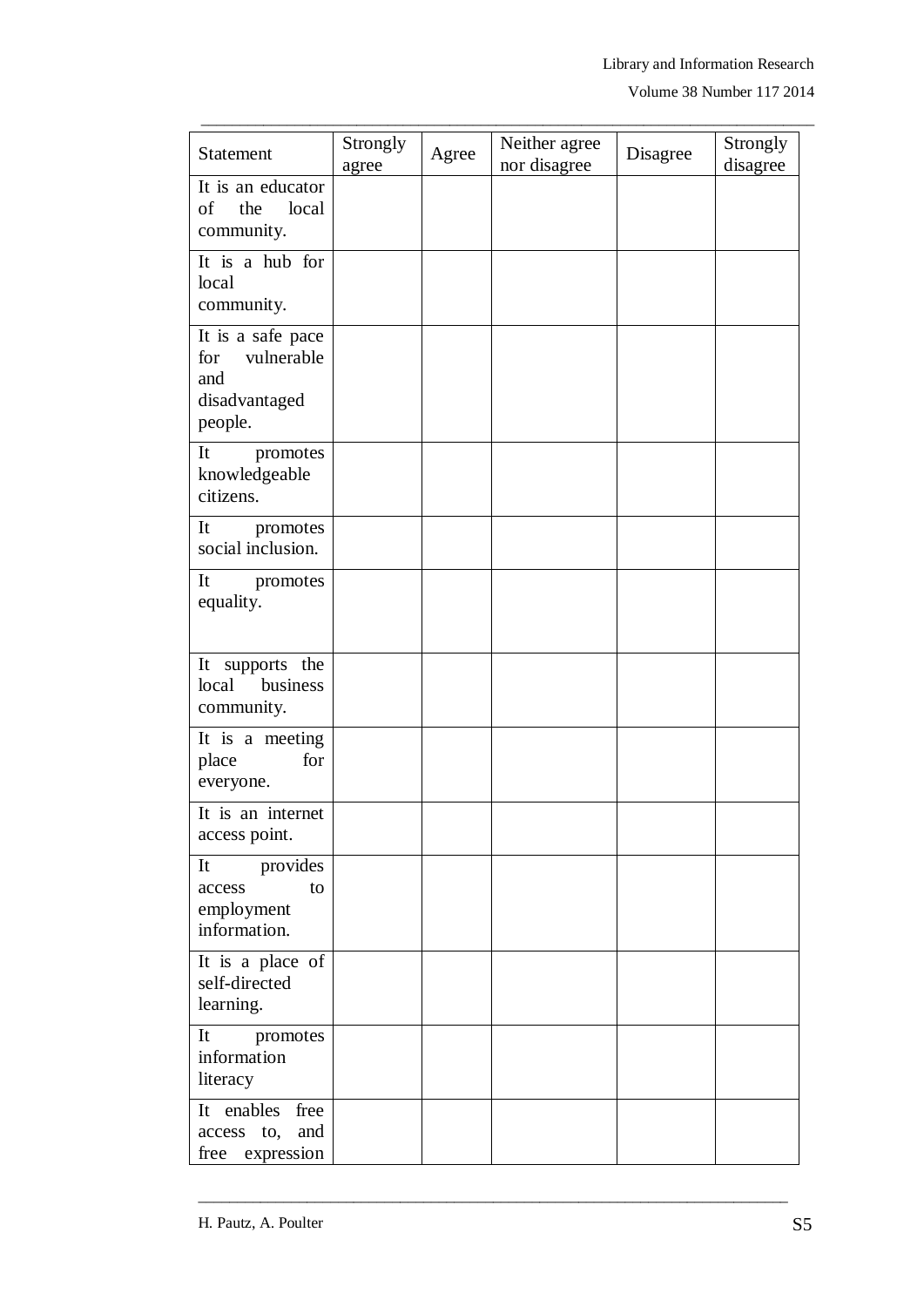| of, information<br>and ideas.                                   |  |  |  |
|-----------------------------------------------------------------|--|--|--|
| helps<br>It<br>customers to get<br>what they want.              |  |  |  |
| It<br>helps<br>customers to get<br>what they need.              |  |  |  |
| It is a place<br>without pressure<br>to<br>consume<br>anything. |  |  |  |

\_\_\_\_\_\_\_\_\_\_\_\_\_\_\_\_\_\_\_\_\_\_\_\_\_\_\_\_\_\_\_\_\_\_\_\_\_\_\_\_\_\_\_\_\_\_\_\_\_\_\_\_\_\_\_\_\_\_\_\_\_\_\_\_\_\_\_\_\_\_\_\_\_\_\_\_\_\_\_

*Q8.* Do you feel that any of the methods to generate income listed below, if undertaken at your library, have in the past conflicted with the functions, principles and ethos of the public library and the librarian?

| Method                                                                                     | Not at all | Occasionally | Frequently |
|--------------------------------------------------------------------------------------------|------------|--------------|------------|
| family<br>history<br>Charges<br>for<br>enquiries                                           |            |              |            |
| Digitisation service                                                                       |            |              |            |
| "Give" or "Donate" button on<br>webpage                                                    |            |              |            |
| Door-to-door fundraising                                                                   |            |              |            |
| Charges for internet access                                                                |            |              |            |
| Room hire                                                                                  |            |              |            |
| Printing and copying fees                                                                  |            |              |            |
| Fees for reservations                                                                      |            |              |            |
| Fines                                                                                      |            |              |            |
| Charging<br>for<br>CDs/DVDs/computer games                                                 |            |              |            |
| Cultural events with admission<br>charges                                                  |            |              |            |
| Developing and selling library-<br>specific computer software (e.g.<br>apps to help users) |            |              |            |
| Café on premises                                                                           |            |              |            |
| Shop on premises                                                                           |            |              |            |
| Merchandise sale (bags, badges,                                                            |            |              |            |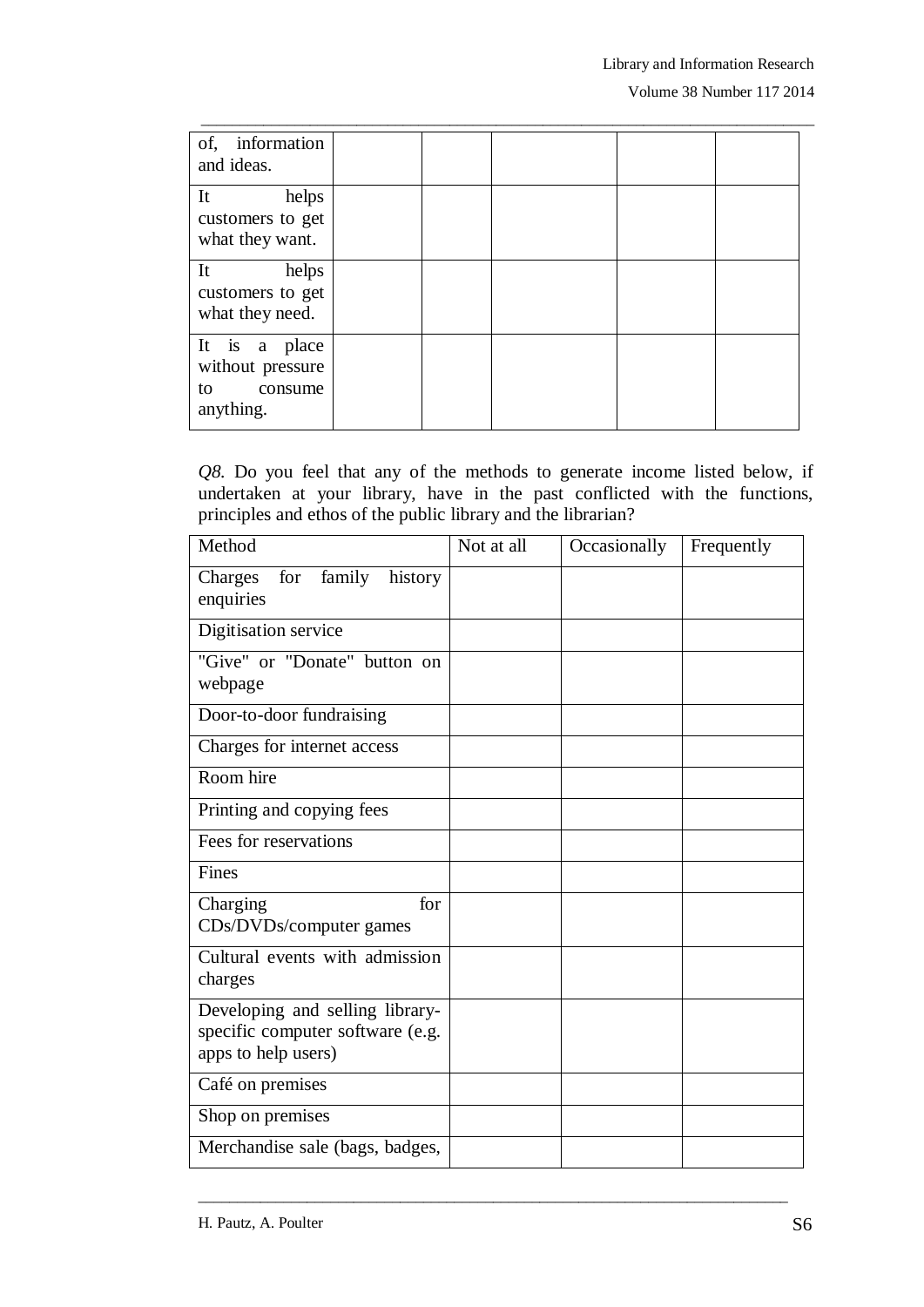Volume 38 Number 117 2014

| postcards)                                                                                |  |  |
|-------------------------------------------------------------------------------------------|--|--|
| Sale of photo reproductions<br>from library stock                                         |  |  |
| Vending machines for drinks                                                               |  |  |
| Selling advertisement space (on<br>webpage or elsewhere)                                  |  |  |
| Government grants (including<br>lottery funding)                                          |  |  |
| Sponsoring                                                                                |  |  |
| Sponsorship agreements<br>for<br>individual items (e.g. photo<br>copiers or book section) |  |  |
| Charges for database research                                                             |  |  |
| Charges for training courses                                                              |  |  |
| Charges for business advice                                                               |  |  |
| "Adopt-a-book" schemes                                                                    |  |  |
| Online "crowd funding"                                                                    |  |  |
| Donation<br>campaign/public<br>appeals                                                    |  |  |
| Support through Friends of the<br>Library group                                           |  |  |

\_\_\_\_\_\_\_\_\_\_\_\_\_\_\_\_\_\_\_\_\_\_\_\_\_\_\_\_\_\_\_\_\_\_\_\_\_\_\_\_\_\_\_\_\_\_\_\_\_\_\_\_\_\_\_\_\_\_\_\_\_\_\_\_\_\_\_\_\_\_\_\_\_\_\_\_\_\_\_

*Q8a.* Please use this space to describe any other income generation activities your library has undertaken.

*Q9.* What percentage of your library's annual budget comes from income

generation activities such as those listed above?

*Q10.* Does your library have targets for income generation in order to improve its financial situation?

Yes

No

Don't know

*Q11.* If you would like to leave additional comments, please use this space.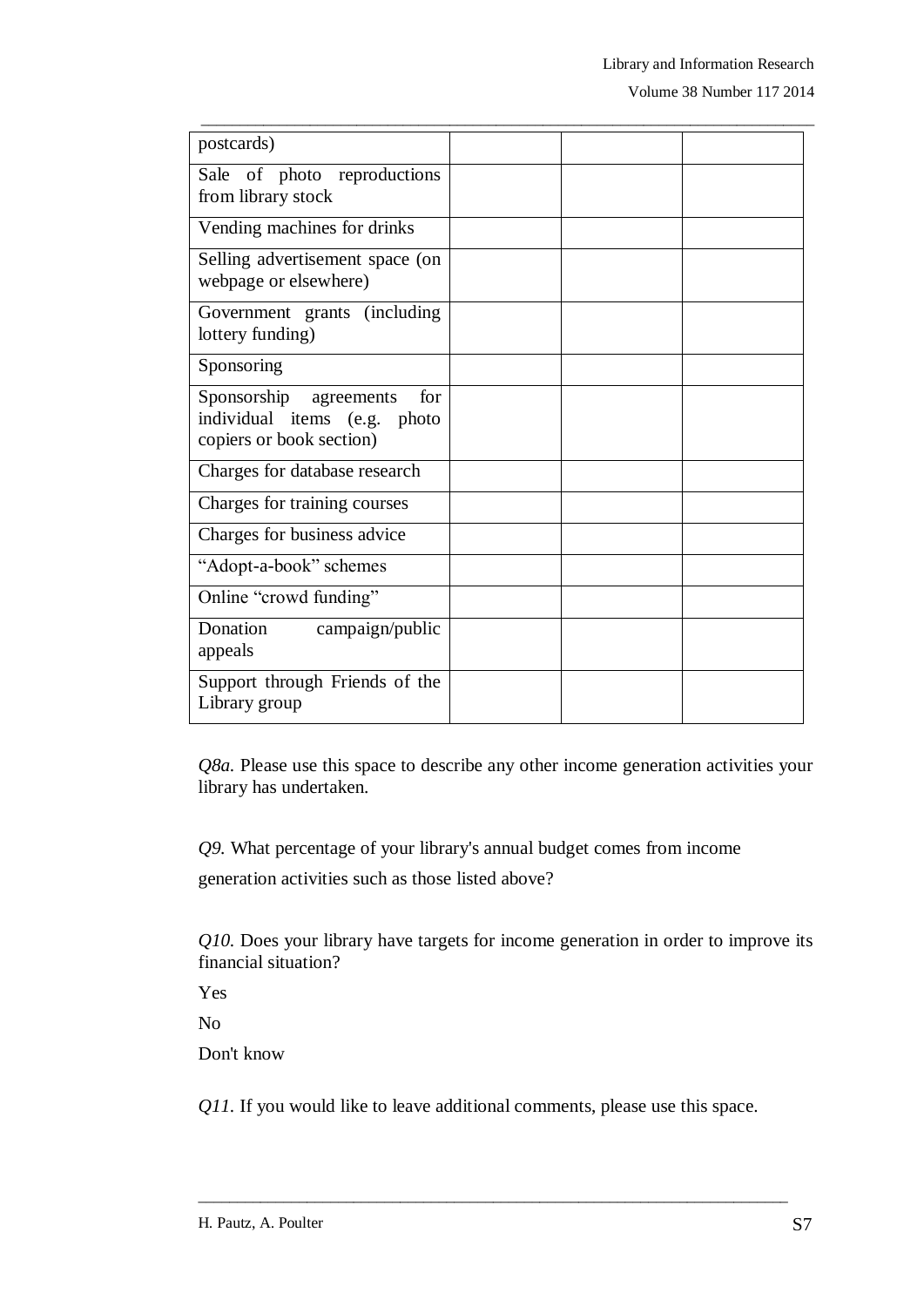# **Appendix 2:** *Questionnaire* **for interviews with library staff**

## **A. General questions**

- 1. What is your position and role in your institution?
- 2. When did you start your career?
- 3. What were the motivations then?
- 4. Do these motivations still feel valid? Do they still inform your work today?

\_\_\_\_\_\_\_\_\_\_\_\_\_\_\_\_\_\_\_\_\_\_\_\_\_\_\_\_\_\_\_\_\_\_\_\_\_\_\_\_\_\_\_\_\_\_\_\_\_\_\_\_\_\_\_\_\_\_\_\_\_\_\_\_\_\_\_\_\_\_\_\_\_\_\_\_\_\_\_

## **B. Income generation activities**

- 1. Which are the most successful income generation methods that you have used at this institution? a) Did they come about "by necessity" due to funding cuts so that you could maintain existing services? b) Or did you want to provide additional services?
- 2. Which income generation methods were the least successful?
- 3. What has changed since  $2010$  the beginning of the 'age of austerity' when you think about income generation activities?
- 4. What are the limits to income generation?

# **C. Public library ethos**

- 1. If you had to describe the ethos and principles underlying your public library and your work in it, how would you do that?
- 2. Do you think that income generation can alter the core functions of the public library?
- 3. Have income generation activities at your institution led to a wateringdown or to damages of the library"s ethos?
- 4. What do you do to protect you library"s ethos while not missing out on potential extra income?
- 5. How do you decide on whether sponsoring a particular service through a particular sponsor is ethically sound? Is there a process?
- 6. How do you decide which services, beyond that of borrowing books, are "basic services" and thus free of cost?
- 7. Do all services that you offer undergo a "free or fee test"? Is "not providing the service" ever a third option?
- 8. Are there positive effects of having "to stand on your own feet", i.e. to generate your own income rather than on relying on tax income?

\_\_\_\_\_\_\_\_\_\_\_\_\_\_\_\_\_\_\_\_\_\_\_\_\_\_\_\_\_\_\_\_\_\_\_\_\_\_\_\_\_\_\_\_\_\_\_\_\_\_\_\_\_\_\_\_\_\_\_\_\_\_\_\_\_\_\_\_\_\_\_\_\_\_\_\_

.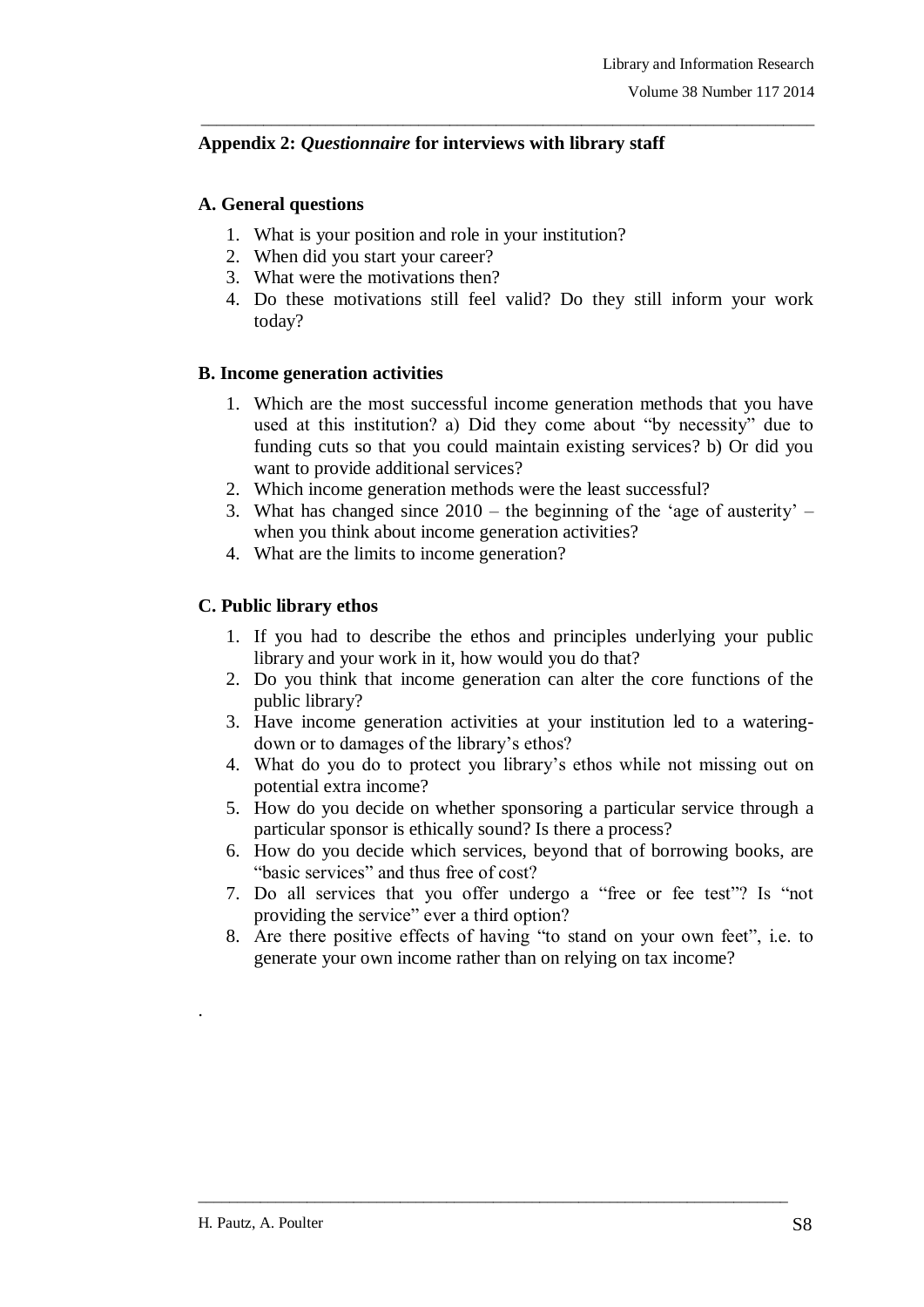## **Appendix 3: List of income generation methods**

#### **Grant income**

- Grants from private foundations for specific projects
- Government grants for specific projects

#### **Sales income**

- Sale of photo reproductions from library stock
- Publishing local history books
- Sale of local history books on behalf of individuals or commercial publishers.
- (Online) used book sales (either withdrawn stock or donated books)

\_\_\_\_\_\_\_\_\_\_\_\_\_\_\_\_\_\_\_\_\_\_\_\_\_\_\_\_\_\_\_\_\_\_\_\_\_\_\_\_\_\_\_\_\_\_\_\_\_\_\_\_\_\_\_\_\_\_\_\_\_\_\_\_\_\_\_\_\_\_\_\_\_\_\_\_\_\_\_

- Producing a CD of songs for children
- Merchandise sale (bags, badges, postcards)
- Library shop on premises
- Rental income by hiring out space to theatre office and tourism information
- Renting out study carrels and 'pop-up office space' to small businesses
- Rental income through car parking space
- Renting out space for commercial exhibitions
- Lease of land to e.g. a mobile phone company to erect a broadcasting tower
- Selling advertisement space (on library webpage or elsewhere)
- Bake sales, sale of refreshments at events

### **Sponsoring**

- Sponsorship agreements for individual items (e.g. photo copiers, book section or library van)
- Sponsorships for events and specific projects

#### **Fee-based services**

- Special prints of various items
- Reference enquiries
- Providing knowledge management consultants to private or public organisations
- Charge for requested items that are not picked up
- Digitisation service
- Fax service
- Charges for private use of camera to photograph archival items

- Charges for replacement readers cards
- Printing and copying fees
- Charges for internet access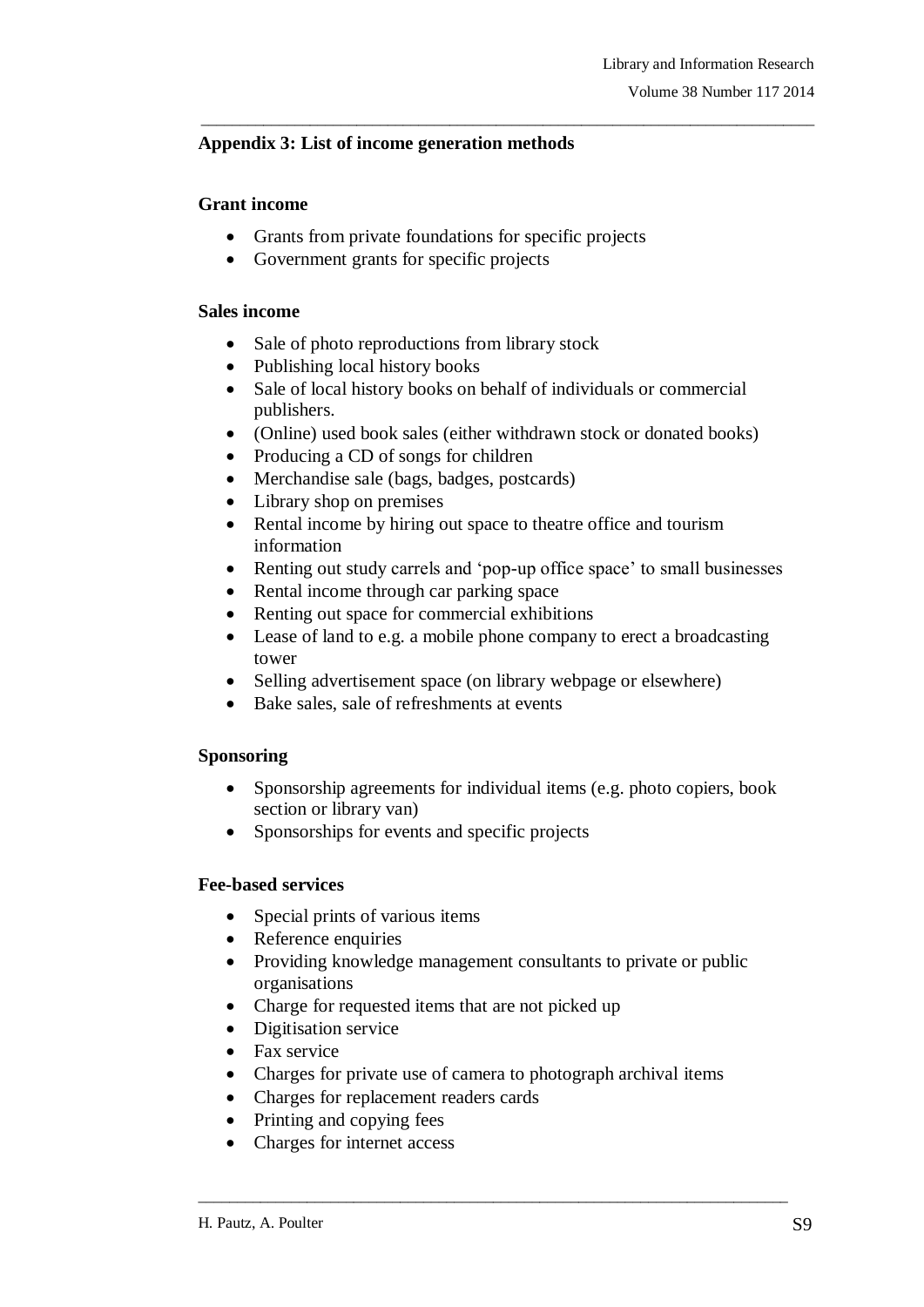- Charges for family history enquiries
- Charges for training courses
- Charges for database research
- Charges for CDs/DVDs/computer games
- Reservation fees
- Room hire to community and commercial groups
- Transcription service
- Brailling service
- Vending machines for drinks
- Charges for supplying books to independent book clubs
- Charges for business advice
- Charges for 3D printing
- Charging non-local users
- Charges for private viewings of collections and behind-the-scenes tours

\_\_\_\_\_\_\_\_\_\_\_\_\_\_\_\_\_\_\_\_\_\_\_\_\_\_\_\_\_\_\_\_\_\_\_\_\_\_\_\_\_\_\_\_\_\_\_\_\_\_\_\_\_\_\_\_\_\_\_\_\_\_\_\_\_\_\_\_\_\_\_\_\_\_\_\_\_\_\_

- Annual membership fees
- Charges for genealogical research
- Fee-based family history research course
- User charges for Venmil machine to resurfaces CDs and DVDs

### **Income made at or through events**

- Food-tasting events hosting local restaurants
- Friends of the Library group fundraisers
- Annual library fundraising gala
- 'Breakfast at the library'
- Coffee and cake mornings to raise funds for Friends of the Library group

\_\_\_\_\_\_\_\_\_\_\_\_\_\_\_\_\_\_\_\_\_\_\_\_\_\_\_\_\_\_\_\_\_\_\_\_\_\_\_\_\_\_\_\_\_\_\_\_\_\_\_\_\_\_\_\_\_\_\_\_\_\_\_\_\_\_\_\_\_\_\_\_\_\_\_\_

- Book festivals
- Book fairs
- Specialist craft sessions
- Music gigs
- Children's parties
- 'Ghost Tours' of historic library buildings

#### **Donations**

- Donation campaign
- Door-to-door fundraising
- Targeted planned giving
- Adopt-a-book schemes
- Donate button on webpage
- Online 'crowd funding' of specific projects
- Money jars at the circulation desk
- Raffles at events

### **Collaboration with other organisations**